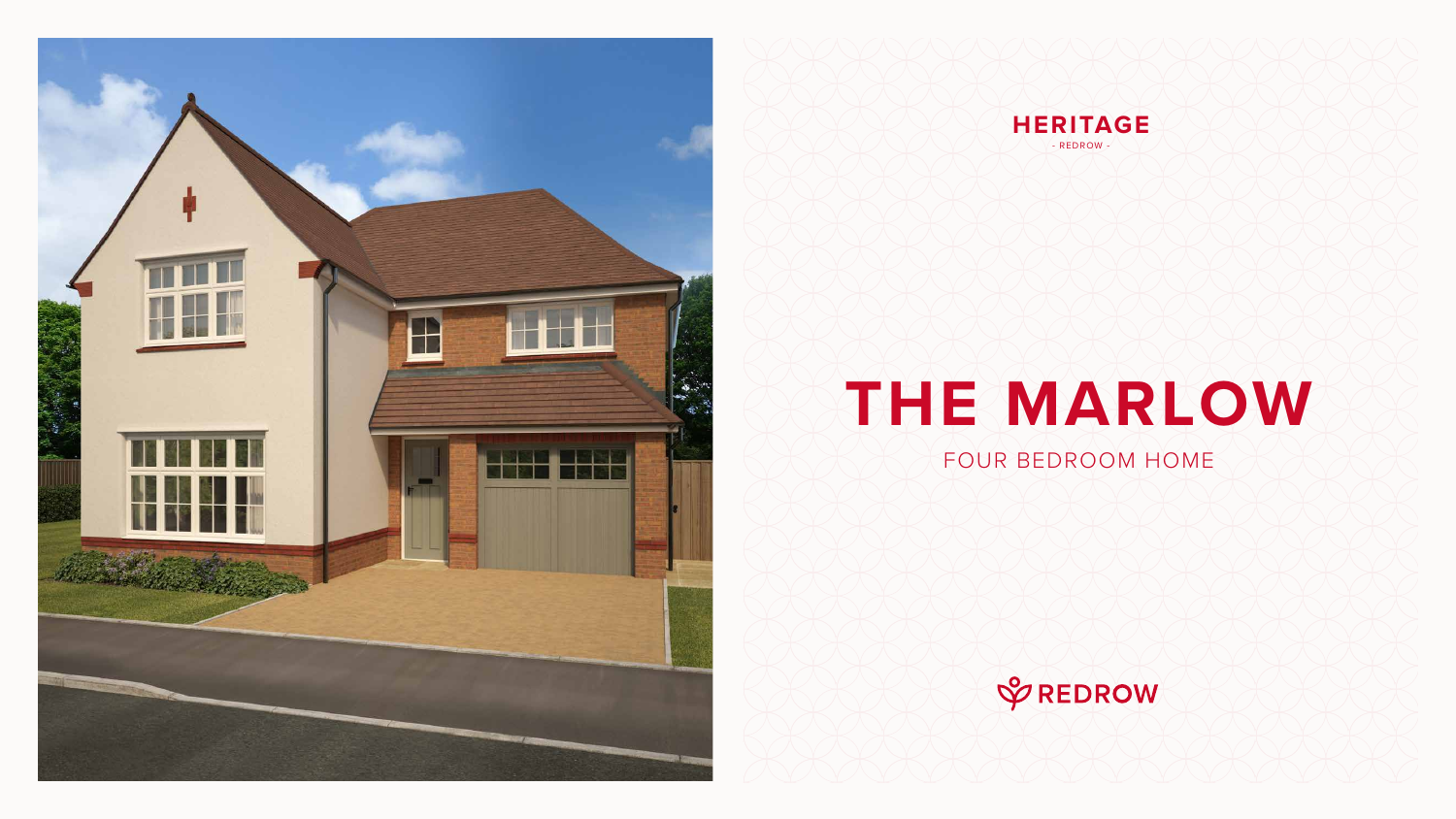### THE MARLOW **GROUND FLOOR**





- Dimensions start
- **ST** Storage cupboard
- **WM** Washing machine space
- **DW** Dish washer space





#### **KEY**

- $\frac{100}{100}$  Hob
- **OV** Oven
- **FF** Fridge/freezer
- **TD** Tumble dryer space